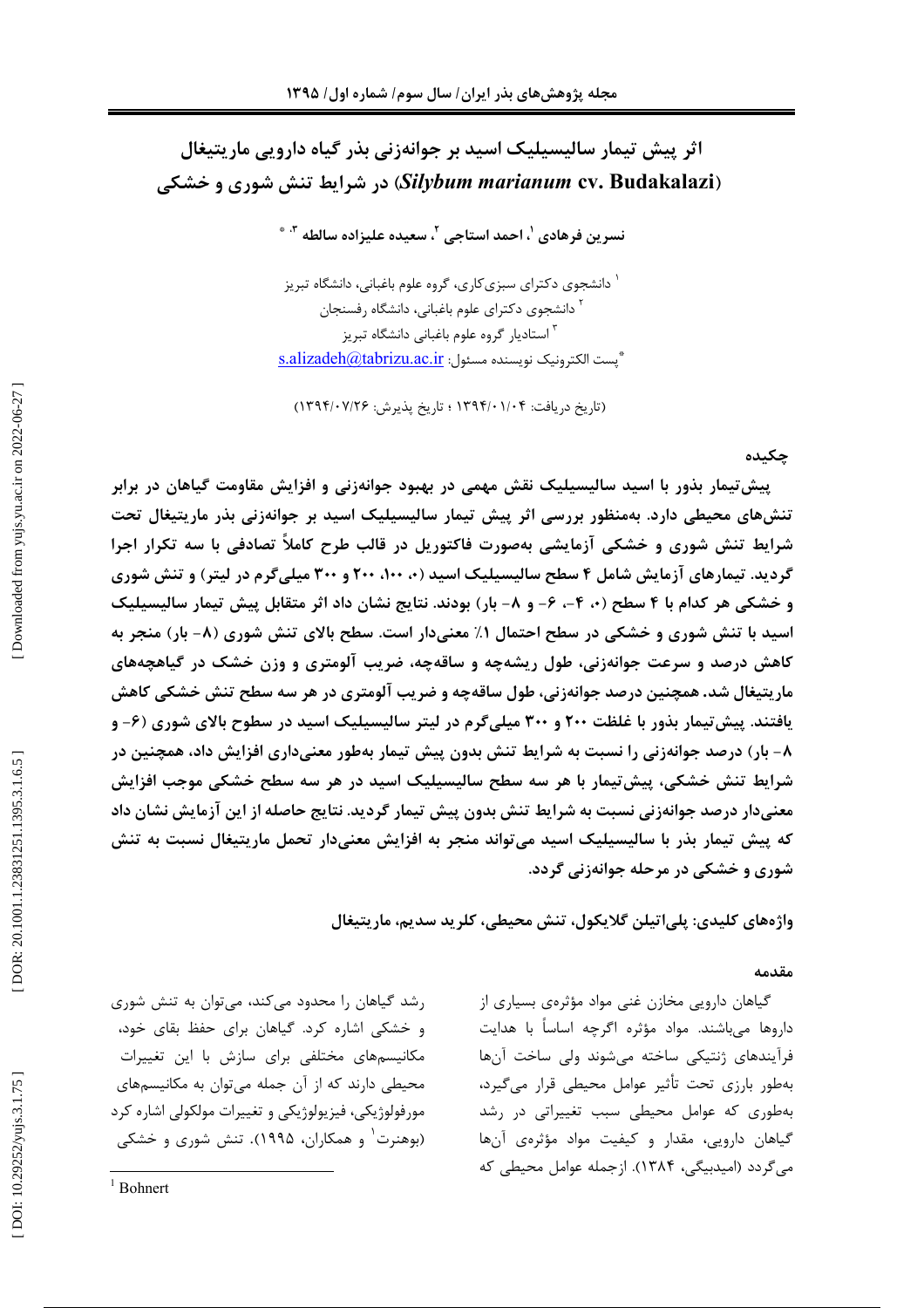می توانند بر فرآیندهای فیزیولوژیکی، از جوانهزنی تا تکوین گیاه تأثیرگذار باشند. در حال حاضر از ترکیبات متعددی برای القای مقاومت به تنشهای مختلف برای افزایش جوانهزنی استفاده میشود. در این میان ترکیباتی مانند سالیسیلیک اسید نقش مهمی در ایجاد مقاومت به تنشهای محیطی بر عهده دارد (راسکین<sup>۱</sup>، ۱۹۹۲). سالیسیلیک اسید در گیاهانی که تحت تنشهای محیطی قرار دارند نقش حفاظتی دارد و سبب افزایش مقاومت به شوری و کمبود آب میگردد. در مطالعات متعددی به بررسی اثرات تنش شوری، خشکی و همچنین نقش پیشتیمار بذور با سالیسیلیک اسید در کاهش اثرات این تنشها در گیاهان مختلف پرداخته شده است (بزروکووا<sup>۲</sup> و همکاران، ۲۰۰۱؛ دیف ۲۰۰۷؛ الشراي و حجازي *۴* ۲۰۰۹؛ طويلي <sup>۵</sup> و همكاران، ۲۰۱۰). سالیسیلیک اسید یک پیام رسان مهم برای واکنشهای گیاهان در برابر تنشهای محیطی است (سنارانتا<sup>۶</sup> و همکاران، ۲۰۰۲). مطالعات کوت و کلسیگ<sup>۷</sup> (۱۹۹۲) نشان میدهد سالیسیلیک اسید نقش مؤثری در جوانهزنی دارد و کاربرد خارجی سالیسیلیک اسید باعث تحریک جوانهزنی بذر می شود (شاکیرووا و ساهابوت دینووا<sup>۸</sup>، ۲۰۰۳). اسید سالیسیلیک اثرات کلیدی در جذب عناصر غذایی، پایداری غشا، روابط آبی، عملکرد روزنهها، بازدارندگی سنتز اتیلن و افزایش رشد دارد (اسریواستاوا و دویودی، ۲۰۰۰).

در كشور ما توليد محصولات زراعي اغلب تحت تأثير تنشهای محیطی انجام میشود، بهجز نوار شمالی کشور در بقیه نقاط آن معمولاً تنشهای خشکی و شوری وجود دارد. جوانهزنی یکی از مراحل حساس در چرخه رشدی گیاهان بهحساب میآید. در شرایط تنش رطوبتی و شوری، جوانهزنی گیاه در تعیین تراکم نهایی از اهمیت زیادی برخوردار است؛ بنابراین بایستی با تحقیقات

- Raskin
- <sup>2</sup> Bezrukova
- $3$  Deef
- <sup>4</sup> El-Shraiy and Hegazi
- $^5$  Tavili
- Senaranta
- Cutt and Klessig
- <sup>8</sup> Shakirova and Sahabutdinova
- <sup>9</sup> Srivastava and Dwivedi

مناسب به معرفی ترکیبات مناسب و مؤثر در کاهش تأثیر تنشهای محیطی بر جوانهزنی گیاهان مختلف پرداخته شود و گامی مؤثر در راستای افزایش تولیدات داخلی برداشته شود. در این میان گیاه ماریتیغال به لحاظ داشتن مواد مؤثره فراوان ازجمله تركيبات فلاونوئیدی سیلیبین و سیلی کریستین در درمان اختلالات کبدی، صفراوی و بسیاری از بیماریهای دیگر و همچنین سازگاری نسبتاً خوب این گیاه دارویی با شرایط آب و هوایی ایران اهمیت دارد (امیدبیگی، ١٣٨۴). بر اين اساس بررسي مقاومت اين گياه به تنشهای خشکی و شوری بهمنظور گسترش کشت و کار این گیاه ارزشمند خواهد بود. مطالعات نشان میدهد تنش خشکی و شوری موجب کاهش معنیداری در سرعت و درصد جوانهزنی بذور ماریتیغال میگردند (قوامی و رامین ``، ۲۰۰۷؛ شرفی، ۱۳۸۶). هدف از این پژوهش بررسی تأثیر پیش تیمار سالیسیلیک اسید در کاهش میزان خسارت ناشی از تنش۵ای شوری و خشکی بر خصوصیات جوانهزنی و رشدی گیاهچههای ماریتیغال مے باشد.

### مواد و روشها

بەمنظور بررسى اثر پيشتيمار ساليسيليک اسيد بر جوانهزنی و خصوصیات رشدی گیاهچههای گیاه دارویی ماریتیغال تحت تنش شوری و خشکی، دو آزمایش جداگانه یکی در شرایط تنش شوری و دیگری در تنش خشکی در آزمایشگاه گروه علوم باغبانی دانشکده کشاورزی دانشگاه تربیت مدرس بهصورت فاکتوریل در قالب طرح كاملاً تصادفي با ٣ تكرار انجام گرفت. بذرهاي ماریتیغال رقم بوداکالازی<sup>۱٬</sup> از شرکت کشت و صنعت زردبند تهیه شد. قبل از شروع آزمایش بذرها به مدت ۳۰ ثانیه با محلول هیپوکلریت سدیم ۱۰ درصد ضدعفونی شد و پس از شستشو با آب مقطر، به مدت ۱۲ ساعت در محلول هایی با غلظتهای (۰، ۱۰۰، ۲۰۰ و ۳۰۰ میلی گرم در لیتر) سالیسیلیک اسید بهطور جداگانه خیسانده شدند. پس از آن بذرهای پیش تیمار شده به مدت ۶ ساعت در محیط آزمایشگاه قرار داده شد

<sup>&</sup>lt;sup>10</sup> Ghavami and Ramin

<sup>&</sup>lt;sup>11</sup> Budakalazi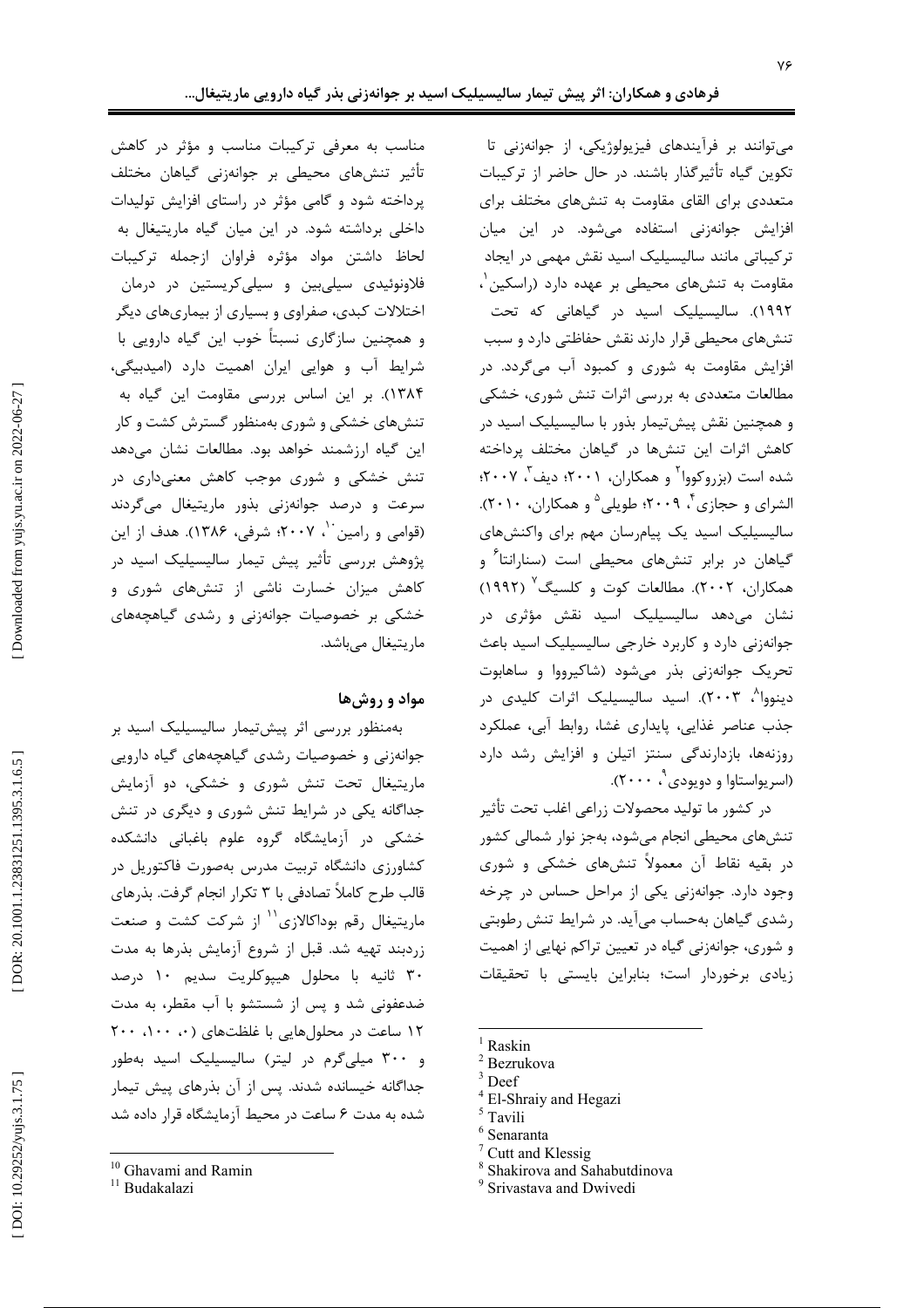تا خشک گردند (دیف، ۲۰۰۷). در مرحله بعدی ۲۵ بذر خشکشده را به هر پتری دیش استریل حاوی کاغذ صافی انتقال داده شد. برای ایجاد تنش شوری از محلول NaCl در ۴ سطح (۰۰ ۴-، ۶- و ۸- بار) و به ميزان ۱۰ میلی لیتر در هر پتری دیش و برای تنش خشکی از بلي اتيلن گليكول ۶۰۰۰ (PEG 6000) در ۴ سطح (۰۰ ۴-، ۶- و ۸- بار) و به میزان ۱۰ میلی لیتر در هر پتری دیش استفاده شد. همچنین برای ایجاد سطح تنش صفر در هر دو آزمایش از آب مقطر استفاده شد. پس از اعمال تیمارها، پتریدیشها در دمای ۲۵ درجه سانتی گراد در داخل ژرمیناتور (۱۶ ساعت روشنایی و ۸ ساعت تاریکی) قرار داده شدند (آگراوال ، ۱۹۹۱).

بذرها بهطور روزانه بازبيني و تعداد بذرهايي كه ریشهچهی آنها قابل رؤیت بود بهعنوان بذرهای جوانهزده شمارش شد (علی<sup>۲</sup> و همکاران، ۱۹۹۸). در روز روز آخر آزمایش (روز چهاردهم) طول ریشهچه و ساقهچه، وزن خشک و ضریب آلومتری (نسبت طولی ساقهچه به ریشهچه) در ۵ گیاهچه اندازهگیری شد. سرعت و درصد جوانهزنی از طریق فرمولهای زیر محاسبه گردید:

تعداد كل /تعداد بذر جوانهزده) = درصد جوانهزني  $(100 \times L \times 100)$ 

تعداد /تعداد بذرهای جوانهزده) =سرعت جوانهزنی تعداد بذرهای ) +...+(روز تا اولین شمارش (تعداد روز تا آخرین شمارش/جوانهزده از نرمافزار SAS برای تجزیه دادهها استفاده شد و مقایسه میانگینها با آزمون چنددامنهای دانکن در سطح

احتمال ۵ درصد صورت گرفت.

نتايج و بحث

ييش تيمار بذر ساليسيليک اسيد تحت شرايط تنش شوري

بر اساس نتايج تجزيه واريانس اثر سطوح مختلف تنش شوری و پیش تیمار سالیسیلیک اسید بر روی جوانهزنی و خصوصیات رشدی گیاهچههای ماریتیغال در سطح احتمال ١٪ معنى دار بود (جدول ١). مقايسه

میانگین صفات مورد بررسی تفاوت معنیداری بین تیمارهای مختلف را نشان داد (جدول ٢).

شرفی (۱۳۸۶) در آزمایشی با بررسی تأثیر سطوح مختلف شوری (۰، ۰/۳–، ۰/۴–، ۰/۹– و ۱/۲– بار) بر جوانهزنی ماریتیغال نشان داد که کلیه صفات مورد بررسی ازجمله رشد گیاهچه و یکنواختی جوانهزنی تحت تأثیر تنش شوری قرار گرفتند. نتایج یافتههای فوق از نظر تأثیر تنش شوری بر خصوصیات جوانهزنی بذرهای ماریتیغال، با نتایج این آزمایش همخوانی دارد. با توجه به نتایج بهدستآمده، افزایش تنش شوری تا حدی تحریک رشد و افزایش طول ریشهچه را در پی داشت؛ زیرا با افزایش میزان شوری، گیاه بخش بیشتری از مواد غذایی را به ریشه اختصاص میدهد تا رشد بیشتری داشته و بتواند آب بیشتری جذب کند (موقتیان و خرسندی"، ۲۰۱۴). رشد ریشهچه و ساقهچه با افزایش غلظت نمک کاهش یافت که این نتایج مطابق با نتایج غلام ٔ و همکاران (۲۰۰۱) می باشد. نتایج این محققان نیز نشان داد که سطوح بالای تنش شوری سبب کاهش رشد اندام هوایی و ریشه میشود. کاهش طول ریشهچه با افزایش غلظت شوری در گیاهان مورد مطالعه مشاهده شد. ریشه به دلیل ارتباط مستقیم با شوری بیشتر از سایر اندامها در معرض تنش شوری میباشد و بهعنوان یک فیلتر عبور یونها را کنترل میکند و نسبت مطلوب یونهای سدیم و پتاسیم را برای فعالیتهای سلول فراهم میسازد (سیادت جمعیان<sup>۵</sup> و همکاران، ۲۰۱۴). همچنین برخی مطالعات نشان میدهد که بذور جوانهزده در محیطهای شور دارای ساقهچهها و ریشه چههای کوتاهتری هستند و کلرید سدیم نسبت به سایر مواد شوریزا، بر ظهور بافتهای جنینی اثر بازدارندگی شدیدتری دارد (رحمان ٔ و همکاران، ۱۹۹۷). ۰٬۱۹۹۷

در آزمایش انجام شده مشخص گردید که غلظت ۱۰۰ میلی گرم در لیتر پیش تیمار موجب افزایش طول ریشهچه در بالاترین غلظت نمک که عامل محدودکننده رشد ریشهچه بود، گردید و همچنین پیش تیمار با ۲۰۰

<sup>&</sup>lt;sup>1</sup> Agrawal

 $2$  Ali

<sup>&</sup>lt;sup>3</sup> Movaghatian and Khorsandi

Ghoulam

<sup>&</sup>lt;sup>5</sup> Siadat Jamian

 $6$  Rehman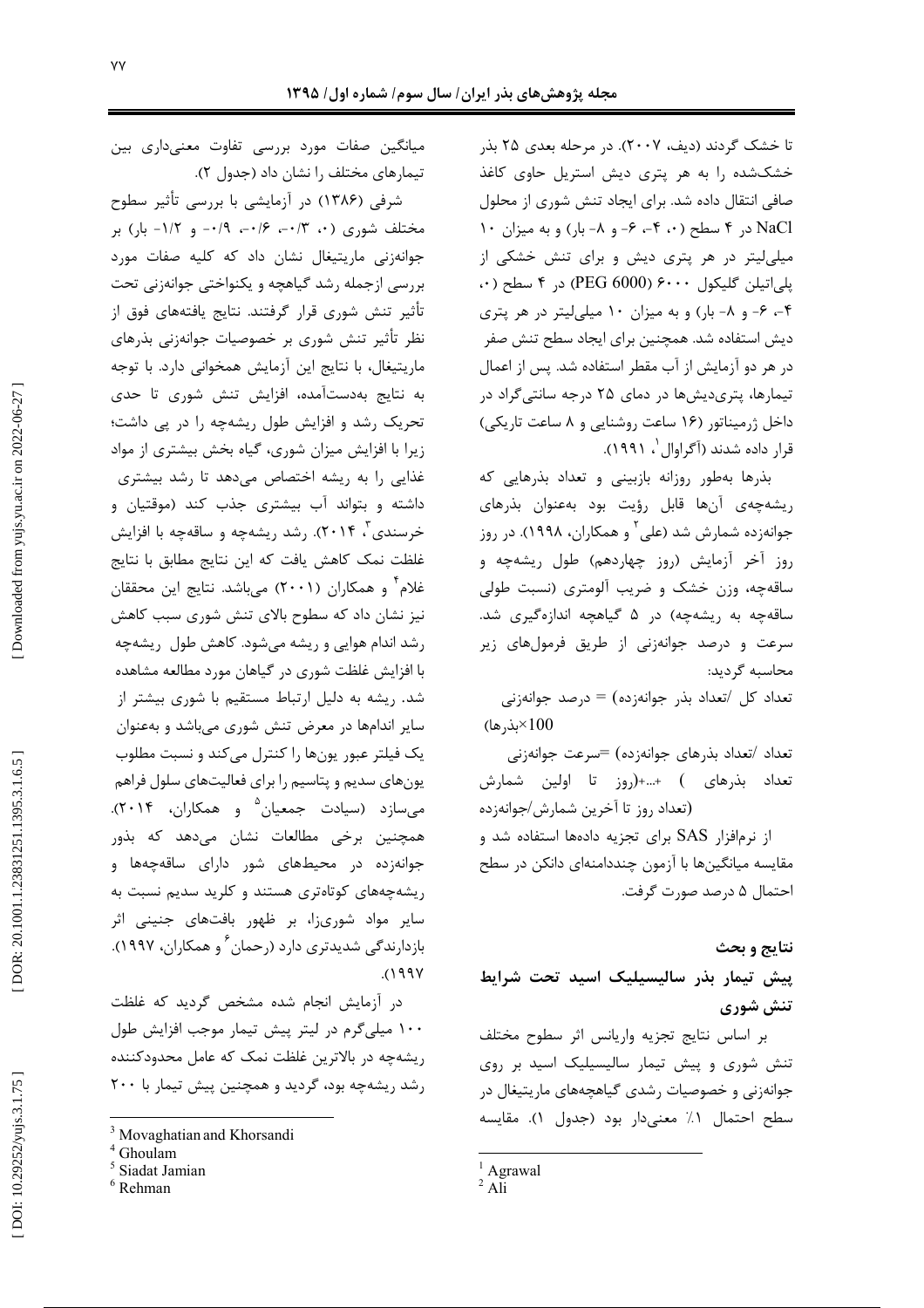میلی گرم در لیتر موجب افزایش طول ساقهچه در ۶- بار شوری گردید. ضریب آلومتری با اعمال تنش شوری کاهش یافت و پیش تیمار سالیسیلیک اسید در دو غلظت ٢٠٠ و ٣٠٠ ميلي گرم در ليتر در افزايش ضريب آلومتری در هر سه سطح تنش شوری مؤثر بود. طویلی و همکاران (۲۰۱۰) اثر سالیسیلک اسید را در افزایش ضریب آلومتری مثبت گزارش کردند. دو غلظت ۲۰۰ و ۳۰۰ میلیگرم در لیتر سالیسیلیک اسید در هر سه سطح شوري موجب افزايش وزن خشك گياهچههاي ماریتیغال گردید که با نتایج موقتیان و خرسندی (۲۰۱۴)؛ کبیری و همکاران (۲۰۱۲) مطابقت دارد. موقتیان و خرسندی (۲۰۱۴) گزارش کردند که مصرف ساليسيليك اسيد سبب افزايش وزن خشك گياهچههاي زنیان تحت شرایط تنش می شود. نتایج کبیری و همکاران (۲۰۱۲) نیز نشان داد که پیش تیمار سالیسیلیک اسید سبب افزایش وزن خشک ریشهچه و ساقهچه در گیاهچههای زیره در شرایط تنش شوری شده است. سازوکاری که سالیسیلیک اسید رشد ریشه و بخش هوائی را در برخی گیاهان افزایش میدهد بهخوبی شناخته نشده است اما احتمال داده میشود که سالیسیلیک اسید طویل شدن و تقسیم سلولی را به همراه مواد دیگری از قبیل اکسین تنظیم می نماید. تیمار با سالیسیلیک اسید، میزان تقسیم سلولی مریستم رأسی ریشههای اولیه را که منجر به افزایش رشد طولی می شوند را زیاد میکند (شاکیرووا و ساهابوت دینووا، ٢٠٠٣). از طرفي ساليسيليک اسيد از اکسيداسيون اکسین جلوگیری میکند (فریدالدین<sup>۲</sup> و همکاران، ۲۰۰۳) که به نظر می رسد افزایش وزن خشک گیاهچه در ارتباط با افزایش طول ریشهچه و ساقهچه تحت تأثیر سالیسیلیک اسید باشد.

بالا بودن سرعت و درصد جوانهزنی در تنش شوری ۴- بار نسبت به تیمار شاهد، می تواند به دلیل شورپسند بودن ماریتیغال باشد. درصد جوانهزنی بذر ماریتیغال بهطور معنیداری در اثر تنش شوری کاهش یافته و پیش تیمار بذرها با ۱۰۰ و ۲۰۰ میلی گرم در لیتر سالیسیلیک اسید سبب افزایش درصد جوانهزنی گردید. این دادهها با

نتایج راجاسکاران ٔ و همکاران (۲۰۰۲) و شاکیرووا و ساهابوت دینووا (۲۰۰۳) مربوط به افزایش درصد جوانهزنی مطابقت دارد. چنین به نظر میرسد که سالیسیلیک اسید از طریق تأثیر در سیستم آنتی|کسیدانی سبب کاهش اثر سمی و مخرب تنش شوری شده و جوانهزنی را افزایش داده است. کاهش خصوصیات جوانهزنی مورد بررسی در این آزمایش در شرایط تنش شوری را میتوان به کاهش میزان و سرعت جذب آب (چادو و گویتا<sup>۲</sup>، ۱۹۹۵) و همچنین تأثیر منفی پتانسیلهای اسمزی منفی حاصل از نمک و سمیت یونها بر فرآیندهای هیدرولیز آنزیمی مواد ذخیرهای بذور و در نتیجه مختل شدن ساخت بافتهای جدید با استفاده از مواد هیدرولیز شده نسبت داد (رحمان و همکاران، ۱۹۹۷). همچنین کاهش جذب آب توسط بذر در اثر تنش شوری باعث کاهش فرایندهای فیزیولوژیکی و متابولیکی گردیده و لذا وفور مواد قابل دسترس برای ادامه حیات گیاه با مشکل روبرو شده و باعث کاهش سرعت جوانهزنی در سطح بالای شوری (۸– بار) مے شود.

## پیش تیمار سالیسیلیک اسید تحت شرایط تنش خشکے

نتايج حاصل از تجزيه واريانس نشان داد كه تنش خشکی و تیمار سالیسلیک اسید تأثیر قابلملاحظهای در سطح ١٪ بر صفات مورد نشان داد (جدول ٣). مقايسه میانگین صفات مورد بررسی تفاوت معنیداری بین تیمارهای مختلف را نیز نشان داد (جدول ۴).

شرفی (۱۳۸۶) در آزمایشی با بررسی تأثیر سطوح مختلف خشکی (۰، ۰/۳–، ۰/۶–، ۰/۹– و ۱/۲– بار) بر جوانهزنی بذر ماریتیغال نشان داد که کلیه صفات مورد بررسی ازجمله رشد گیاهچه و یکنواختی جوانهزنی تحت تأثير تنش خشكي قرار گرفتند. نتايج يافتههاي فوق از نظر تأثير سطوح مختلف خشكي بر ماريتيغال، با نتايج این آزمایش همخوانی داشت.

 $1$  Kabiri

 $2$  Fariduddin

<sup>&</sup>lt;sup>3</sup> Rajasekaran

<sup>&</sup>lt;sup>4</sup> Chadho and Gupta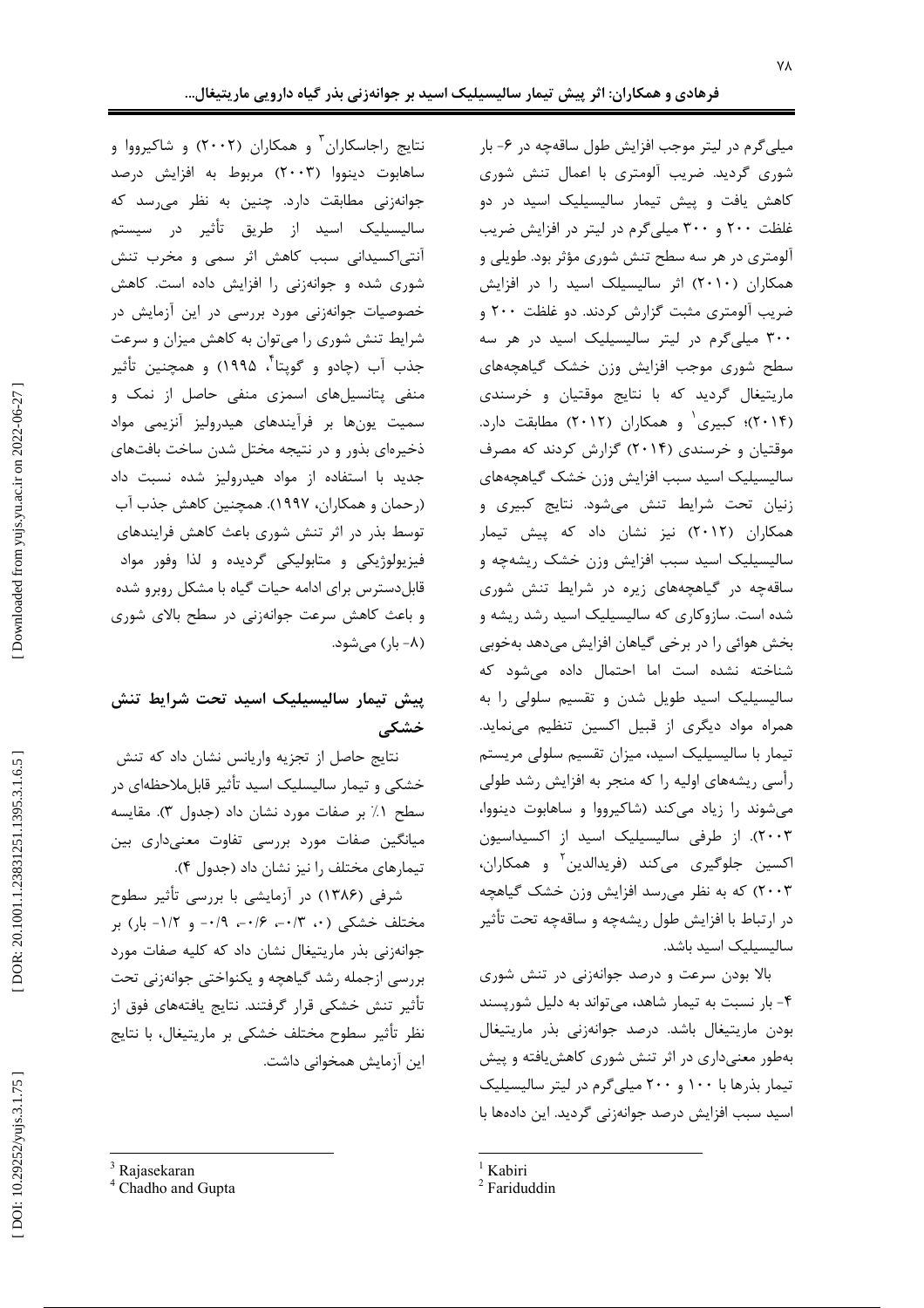| ميانگين مربعات                    |                   |                                                                                                                                               |                 |                               |               |                    |                               |  |
|-----------------------------------|-------------------|-----------------------------------------------------------------------------------------------------------------------------------------------|-----------------|-------------------------------|---------------|--------------------|-------------------------------|--|
| سرعت<br>جوانەزنى                  | در صد<br>جوانەزنى | وزن خشک                                                                                                                                       | ضريب<br>آلومتري | طول ساقەچە                    | طول<br>ریشەچە | درجه<br>۔<br>آزادی | منبع تغييرات                  |  |
| $\cdot$ / $\mathbf{y}^{\ast\ast}$ |                   | $T99/19$ ** $\cdot$ $\cdot$ $\cdot$ $\cdot$ $T99$ ** $N791$ ** $199/559$ ** $T99/571$ **                                                      |                 |                               |               | ٣                  | ييش تيمار<br>(سالىسلىک اسىد)  |  |
| 18/85                             |                   | $11.9770$ $^{**}$ $\cdot$ $/$ $\cdot \cdot \cdot \cdot$ $\cdot$ $60$ $^{**}$ $^{**}$ $17/971$ $^{**}$ $7.00/0.97$ $^{**}$ $7.50/0.97$ $^{**}$ |                 |                               |               | ٣                  | تنش شوری                      |  |
|                                   |                   | $5/99$ <sup>**</sup> $7951/1.07$ <sup>**</sup> $1.117$ <sup>ns</sup> $7/9$ <sup>**</sup> $5.1/1.6$ <sup>**</sup> $7.1/7.1$ <sup>**</sup>      |                 |                               |               | $\mathcal{A}$      | اثر متقابل<br>ييش تيمار و تنش |  |
| $\cdot$ / $\cdot$ $\uparrow$      | $Y/\tau\tau$      | $\cdot$ / $\cdot$ $\cdot$ $\cdot\cdot\cdot$ $\vee\uparrow$ $\cdot$ / $\cdot$ 9 $\uparrow\uparrow$                                             |                 | $\cdot$ / $\lambda \lambda V$ | $1/\lambda f$ | ٣٢                 | خطا                           |  |
| 9/20                              | $Y/\lambda$ 9     | ۶۱۴۲۶                                                                                                                                         | 1.11Y1          | ۵/۸۴                          | T/17V         |                    | ضريب تغييرات (٪)              |  |

جدول ۱– تجزیه واریانس صفات مختلف جوانهزنی و رشدی گیاهچههای ماریتیغال تحت تأثیر تنش شوری و پیش تیمار سالیسیلیک اسید

\* و \*\* به ترتیب معنیداری در سطح ۱ و ۵ درصد میباشد و ns عدم معنیداری را نشان میدهد.

ج**دول ۲**– مقایسه میانگین اثر تنش شوری و پیشتیمار سالیسلیک اسید بر صفات مختلف جوانهزنی و خصوصیات رشدی گیاهچههای ماریتیغال

| سرعت جوانهزنى                   | در صد جوانه; نے ِ        | وزن خشک                                                                                                                                                                                                                                                              | ضريب ألومتري                          | طول ساقەچە                          | طول ريشهچه                 | تيمار                         |
|---------------------------------|--------------------------|----------------------------------------------------------------------------------------------------------------------------------------------------------------------------------------------------------------------------------------------------------------------|---------------------------------------|-------------------------------------|----------------------------|-------------------------------|
| (بذر در روز)                    |                          | (گرم)                                                                                                                                                                                                                                                                |                                       | (میلیمتر)                           | (میلی متر)                 |                               |
| $\gamma$ / $\gamma$ efg         | <b>A</b> <sub>V</sub> ab | $\cdot$   $\cdot$   $\uparrow$   $f$                                                                                                                                                                                                                                 | $\cdot$ /۴۷۸d                         | $\lambda / \sqrt{d}$                | $\Upsilon\lambda/\Delta e$ | S <sub>0</sub> N <sub>0</sub> |
| Y/FYfg                          | $\cdots$ / $\cdot$ a     | $\cdot$ / $\cdot$ $\cdot$ rc-f                                                                                                                                                                                                                                       | $\cdot$ /۴۱۹f                         | $Yf/\Delta b$                       | 55/5                       | S <sub>0</sub> N <sub>1</sub> |
| $f$ /۳۶ $b$                     | 97/Ycd                   |                                                                                                                                                                                                                                                                      | $\cdot$ /1971]                        | $\gamma \gamma / \gamma f$          | $Y\frac{1}{4}$             | S <sub>0</sub> N <sub>2</sub> |
| $\frac{7}{76}$                  | $\lambda \tau / \tau e$  | $\cdot$ / $\cdot$ / $f$ $\wedge$ $a$                                                                                                                                                                                                                                 | $\cdot$ / f $\cdot$ / fg              | $V/\iota$                           | $\frac{y}{ygh}$            | S <sub>0</sub> N <sub>3</sub> |
| $\mathbf{y}/\cdot\mathbf{r}$ h  | ٩۶/vabc                  |                                                                                                                                                                                                                                                                      | $.10$ ۴۴c                             | $\tau\tau/\tau c$                   | $f \cdot \Delta d$         | S1N <sub>0</sub>              |
| $\frac{1}{\pi}$                 | $\cdots$ / $\cdot$ a     | $\cdot$ / $\cdot$ \r $\cdot$ c-f                                                                                                                                                                                                                                     | $\cdot$ / $\lambda$ rij               | 17/·gh                              | $59 - a$                   | S <sub>1</sub> N <sub>1</sub> |
| $\frac{7}{9}$                   | $\cdots$ / $\cdot$ a     |                                                                                                                                                                                                                                                                      | $\cdot$ /109 $k$                      | 11/h                                | 99/12                      | S1N <sub>2</sub>              |
| 9.5a                            | $f \Delta / \cdot f$     | $\cdot$ $\cdot$ $\cdot$ $\cdot$ $\cdot$ $\cdot$ $\cdot$ $\cdot$                                                                                                                                                                                                      | $\cdot$ /٣٧٨g                         | $V/\cdot i$                         | $1\lambda/\Delta g$        | S1N3                          |
| $\mathbf{y} \cdot \mathbf{y}$   | $9\lambda$ /rab          | $\cdot$ $\cdot$ $\setminus$ $\uparrow$                                                                                                                                                                                                                               | .1954a                                | $\frac{y}{4b}$                      | f f / V d                  | S2N0                          |
| $\frac{7}{76}$                  | $\cdots$ / $\cdot$ a     | $\cdot$ $\cdot$ $\cdot$ $\cdot$ $\cdot$ $\cdot$ $\cdot$ $\cdot$                                                                                                                                                                                                      | $\cdot$ /۲۰۹i                         | $\frac{17}{2}$                      | 55/6 b                     | S2N1                          |
| $\tau$ / $\vee$ $\cdots$        | $9\lambda$ $7ab$         | $\cdot$ $\cdot$ $\vee$ $\vee$ $\vee$ $\vee$ $\vee$ $\vee$ $\vee$ $\vee$ $\vee$ $\vee$ $\vee$ $\vee$ $\vee$ $\vee$ $\vee$ $\vee$ $\vee$ $\vee$ $\vee$ $\vee$ $\vee$ $\vee$ $\vee$ $\vee$ $\vee$ $\vee$ $\vee$ $\vee$ $\vee$ $\vee$ $\vee$ $\vee$ $\vee$ $\vee$ $\vee$ | $\cdot$ /۳۴۷gh                        | 19/Fe                               | fV/Td                      | S <sub>2</sub> N <sub>2</sub> |
| $f$ /۳۹ $b$                     | $9.7\%$                  |                                                                                                                                                                                                                                                                      | $\cdot$ /۴۷۸d                         | V/Vi                                | $\frac{5}{1}$              | S2N3                          |
| $\mathbf{y} \cdot \mathbf{r}$ h | 90/3                     | $\cdot$ / $\cdot$ $\vee$ $\vee$ $\triangle$ a-e                                                                                                                                                                                                                      | $\cdot$ / $\rho \setminus \text{lab}$ | $\mathbf{r} \setminus \mathbf{r}$ a | $\Delta \cdot / \text{VC}$ | S3N <sub>0</sub>              |
| Y/Yef                           | $\cdots$ / $\cdot$ a     | $\cdot$ / $\cdot$ $\cdot$ $\cdot$ $\cdot$ $\cdot$ $\cdot$ $\cdot$                                                                                                                                                                                                    | $\cdot$ / $\rho \cdot \nu b$          | $\tau\tau$ /9 $c$                   | <b>TY/Ye</b>               | S3N1                          |
| $\tau/\tau\tau c$               | $\cdots$ / $\cdot$ a     | $\cdot$ $\cdot$ $\cdot$ $\cdot$ $\cdot$ $\cdot$ $\cdot$ $\cdot$                                                                                                                                                                                                      | $\cdot$ /۴۳۴ $de$                     | 15/5f                               | $\mathsf{rr}/\mathsf{ref}$ | S3N <sub>2</sub>              |
| $\frac{f}{\gamma}$              | $9\lambda/a b$           | $\cdot$ / $\cdot$ / $\cdot$ / abc                                                                                                                                                                                                                                    | .7799g                                | 9/0i                                | $\frac{V}{g}$ h            | S3N3                          |

در هر صفت و گروه مقایسه شده، تیمارهای با حروف یکسان بر اساس آزمون دانکن اختلاف معنیداری ندارند. N3, N2, N1, N0 به ترتیب سطوح ۴۰ ۴-، ۶- و ۸- بار شوری و S3, S2, S1, S0 به ترتیب غلظتهای ۰، ۱۰۰، ۲۰۰ و ۳۰۰ میلیگرم در لیتر سالیسیلیک اسید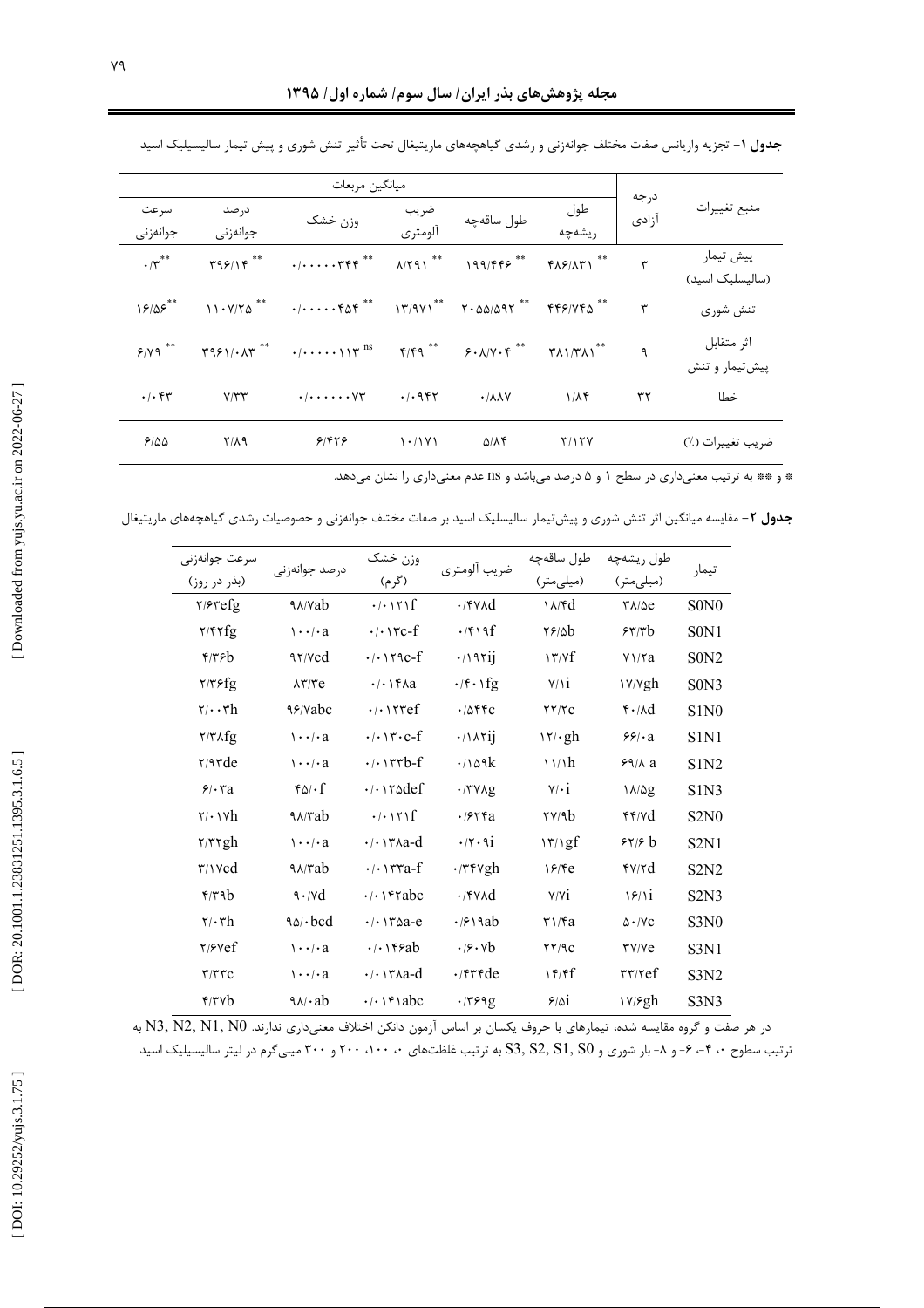| ميانگين مربعات                             |                             |                              |                        |                                                          |                                                            |               |                                            |
|--------------------------------------------|-----------------------------|------------------------------|------------------------|----------------------------------------------------------|------------------------------------------------------------|---------------|--------------------------------------------|
| سرعت<br>جوانەزنى                           | در صد<br>جوانەزنى           | وزن خشک                      | ضريب<br>آلومتري        | طول ساقەچە                                               | طول ريشەچە                                                 | درجه<br>آزادى | منبع تغييرات                               |
| $\Delta/\Delta \cdot \Upsilon^{**}$        | $95Y/19$ **                 |                              | 9/01                   | $T \cdot 1/Y \Lambda 1$ <sup>**</sup>                    | $\triangle$ \ $\triangle$ /٣ $\Lambda$ <sup>**</sup>       | ٣             | پیش تیمار<br>(سالیسلیک اسید)               |
| $\mathbf{Y}$ $\beta$ / $\Delta \lambda$ ** | $FTTT/\Delta\Lambda$ **     |                              | $Y\Delta/Y^{\ast\ast}$ | $\mathbf{r} \cdot \mathbf{r} \cdot \mathbf{r} \wedge$ ** | $\Delta$ 91Y/ $\Delta$ $\cdot$ $\tau \Delta$ <sup>**</sup> | ٣             | تنش خشکی                                   |
| $\mathbf{r}/\mathbf{v}$                    | $\Delta$ ۶۱/۲۶ <sup>*</sup> | $\cdot/\cdots\cdot$ \**      | $\lambda/\Upsilon$     | $\mathsf{TTT}/\mathsf{A}\cdot \mathsf{S}$ **             | 515/151                                                    | ٩             | اثر متقابل پیش<br>تيمار وتنش               |
| .7019                                      | 188147                      | $\cdot/\cdot\cdot\cdot\cdot$ | .199                   | .199                                                     | $\Delta Y/\Delta$                                          | ٣٢            | خطا                                        |
| 1Y/FF                                      | 19/81                       | 9/91                         | 10/18                  | $\Delta$ /٢٩                                             | ۱۴/۴۴                                                      |               | ضريب تغييرات<br>$\left(\frac{7}{2}\right)$ |

جدول ۳ – تجزیه واریانس صفات مختلف جوانهزنی و رشدی گیاهچههای ماریتیغال تحت تأثیر تنش خشکی و پیش تیمار سالیسیلیک اسید

\* و \*\* به ترتیب معنیداری در سطح ۱ و ۵ درصد میباشد و ns عدم معنیداری را نشان میدهد.

ج**دول ۴**– مقایسه میانگین اثر تنش خشکی و پیشتیمار سالسلیک اسید بر صفات مختلف جوانهزنی و خصوصیات رشدی گیاهچههای ماریتیغال

| سرعت جوانەزنى                            | در صد                              | وزن خشک                                                         | ضريب                              | طول ساقەچە                          | طول ريشەچە                                      |                               |
|------------------------------------------|------------------------------------|-----------------------------------------------------------------|-----------------------------------|-------------------------------------|-------------------------------------------------|-------------------------------|
| (بذر در روز)                             | جوانەزنى                           | (گرم)                                                           | آلومتري                           | (میلی متر)                          | (میلی متر)                                      | تيمار                         |
| Y/Fref                                   | 9A/FVa                             | $\cdot$ $\cdot$ $\cdot$ $\cdot$ $\cdot$ $\cdot$                 | $\cdot$ /۴ $\lambda$ bc           | $\lambda / \sqrt{d}$                | $\mathsf{r}\wedge\mathsf{r}$                    | S <sub>0</sub> P <sub>0</sub> |
| $\tau/\lambda \nu$ cd                    | <b>YF/SYbcd</b>                    | $\cdot$ $\cdot$ $\cdot$ $\circ$ $ab$                            | $\cdot$ /\r\gh                    | 9/Ag                                | $\Delta$ \/ $\epsilon$ de                       | SOP1                          |
| $\mathbf{f}/\mathbf{v} \cdot \mathbf{b}$ | $\Delta\Delta/\cdot$ de            | $\cdot$ $\cdot$ $\cdot$ $\circ$ $ab$                            | .1149g                            | $\Delta/\tau h$                     | $\mathbf{r} \mathbf{r} / \mathbf{v} \mathbf{f}$ | S <sub>0</sub> P <sub>2</sub> |
| $\mathbf{Y}/\cdot \Delta \mathbf{f}$     | $\Delta V/T$ de                    | $\cdot$ $\cdot$ $\cdot$ $\circ$ $ab$                            | $\cdot$ / $\overline{\tau i}$     | $f/\mathfrak{f}$ hij                | $\mathbf{r}$ $\mathbf{v}$ / $\mathbf{r}$        | S <sub>0</sub> P <sub>3</sub> |
| $\mathbf{y}/\cdot \mathbf{y}$            | 99/8ab                             | $\cdot$ $\cdot$ $\cdot$ $\cdot$ $\cdot$ $\cdot$                 | .7886                             | $\tau\tau/\tau c$                   | $f \cdot \text{Aef}$                            | S <sub>1</sub> P <sub>0</sub> |
| $\forall x \in \mathcal{C}$              | $\cdots$ / $\cdot$ a               |                                                                 | .1                                | $\cdot$ /9 $f$                      | $V/\sqrt{b}$                                    | S <sub>1</sub> P <sub>1</sub> |
| $f/\Delta\Delta Vbc$                     | $\cdots$ / $\cdot$ a               | $\cdot$ / $\cdot$ $\wedge$ $\alpha$                             | $\cdot/\cdot$ \j                  | $\mathfrak{F}/\Lambda g$            | 5Y/fbc                                          | S1P2                          |
| $9/99$ a                                 | $\mathbf{r}\Delta\mathbf{\cdot e}$ | $\cdot$ $\cdot$ $\cdot$ $\cdot$ $\cdot$ $\cdot$                 | $\cdot$ /۲۵d                      | $f/\nu$                             | 18/9                                            | S <sub>1</sub> P <sub>3</sub> |
| $Y/\cdot$ 18f                            | $9\lambda$ / $7a$                  | $\cdot$ $\cdot$ $\cdot$ $\cdot$ $\cdot$ $\cdot$                 | $\cdot$ / $\epsilon$ \ $\Delta a$ | $\frac{y}{4}$                       | $f\Delta/fef$                                   | S <sub>2</sub> P <sub>0</sub> |
| $\mathbf{r}/\mathbf{r}$ and $\mathbf{r}$ | $\mathbf{y} \cdot \mathbf{y}$      | $\cdot$ $\cdot$ $\cdot$ rabc                                    | $\cdot$ / $\circ$ $\circ$ f       | 10/Fe                               | ۹۵/Va                                           | S <sub>2P1</sub>              |
| $\tau$ / $\gamma$ rcde                   | $\cdots$ / $\cdot$ a               | $\cdot$ $\cdot$ $\cdot$ $\cdot$ $\cdot$ $\cdot$ $\cdot$         | $\cdot$ /1151                     | 9/Ag                                | $\Delta$ 9/1 $f$                                | S <sub>2</sub> P <sub>2</sub> |
| $\Delta/\tau$ \ b                        | VV/Tcd                             | $\cdot$ / $\cdot$ $\wedge$ $\triangle$ $\triangle$ $a$          | .1                                | $\Delta/\hbar i$                    | $\mathcal{N}(\lambda)$                          | S <sub>2</sub> P <sub>3</sub> |
| $\mathbf{Y}/\mathbf{FT}$                 | 90/abc                             | $\cdot$ $\cdot$ $\cdot$ $\cdot$ $\cdot$ $\cdot$ $\cdot$ $\cdot$ | $\cdot$ / $\epsilon$ \ 9 a        | $\mathbf{r} \setminus \mathbf{r}$ a | $\triangle \cdot$ / $\vee$ de                   | S3P <sub>0</sub>              |
| $\Delta/\cdot$ $\wedge$ $\forall$ de     | 99/8ab                             | $\cdot$ $\cdot$ $\circ$ $ab$                                    | $\cdot$ /19e                      | $\lambda / \cdot d$                 | $9f/\lambda a$                                  | S3P1                          |
| ۳/۷۶۷cde                                 | $\cdots$ / $\cdot$ a               | $\cdot$ $\cdot$ $\circ$ $ab$                                    | $\cdot$ / $\mathsf{rrgh}$         | $V/\lambda g$                       | $\Delta \gamma \Delta$                          | S3P2                          |
| $\tau/\tau \tau b$                       | $\Delta$ ۶/Yde                     | $\cdot/\cdot \cdot$ . Te                                        | $\cdot$ /۲۲d                      | $\mathbf{r}/\mathbf{A}\mathbf{j}$   | 1Y/Tg                                           | S3P3                          |

در هر صفت و گروه مقایسه شده، تیمارهای با حروف یکسان بر اساس آزمون دانکن اختلاف معنیداری ندارند P3, P2, P1, P0 به ترتیب سطوح ۴۰ ۴-، ۶- و ۸- بار خشکی و S3, S2, S1, S0 به ترتیب غلظتهای ۲۰۰، ۲۰۰، ۲۰۰ و ۳۰۰ میلی گرم در لیتر سالیسیلیک اسید

از تنش خشکی بر پارامترهای رشد را تخفیف داد. افزایش تنش خشکی تا حدی، منجر به تحریک و افزایش طول ریشهچه میگردد ولی در شرایط تنش خشکی شدید از طول ریشهچه کاسته میشود (فرناندز و

بر اساس نتایجی که در طی آزمایش بهدست آمد مشخص گردید که تنش خشکی جوانهزنی و کلیه خصوصيات رشدى گياهچههاى ماريتيغال را تحت تأثير قرار داد و پیش تیمار سالیسیلیک اسید اثرات سوء ناشی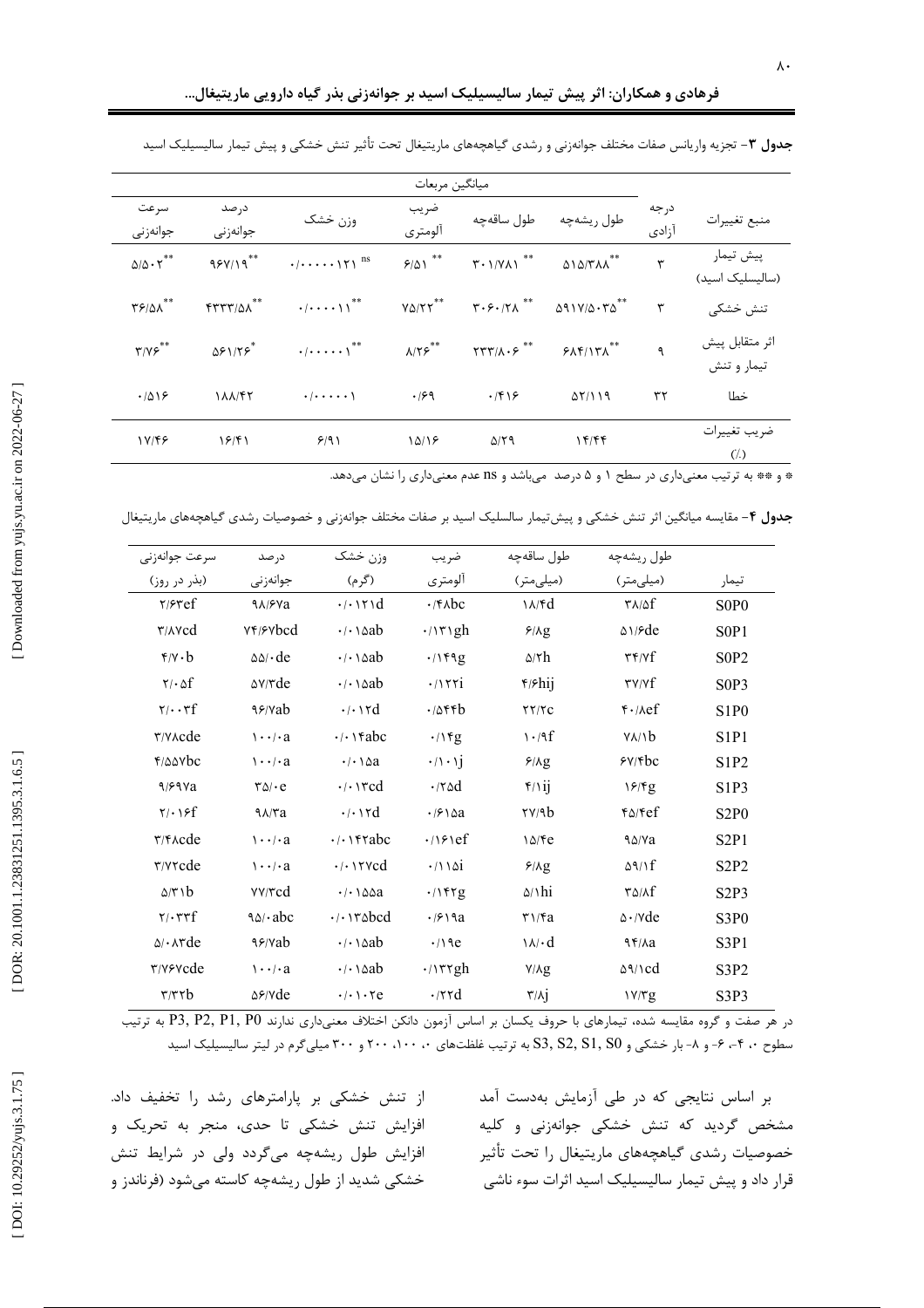سالیسیلیک اسید تنها در شرایط بدون تنش در افزایش این فاکتور مؤثر بود. کاهش ضریب آلومتری در شرایط تنش توسط دیگر محققان نیز گزارش شده است (موقتیان و خرسندی، ۲۰۱۴). در طول آزمایش درصد و سرعت جوانەزنى بەشدت تحت تأثير تنش خشكى کاهش یافت و پیش تیمار با سالیسیلیک اسید درصد و سرعت جوانهزنی را به حداکثر مقدار ممکن رساند که با نتايج راجاسكاران و بلک<sup>۵</sup> (۱۹۹۹) مطابقت دارد. آنها در طی آزمایش خود بیان نمودند مصرف خارجی سالیسیلیک اسید بر محدوده وسیعی از فرآیندها ازجمله جوانهزنی بذر، جذب و انتقال یونها و نفوذپذیری غشا تأثیر گذار است و سالیسیلیک اسید از طریق افزایش فرآيند جذب آب توسط بذر سرعت جوانهزني را افزايش مى،دھد.

### نتيجەگيرى

با توجه به نتايج حاصله مشخص گرديد گياه دارويي ماریتیغال تنشهای شوری و خشکی را تا ۶- بار تحمل می کند اما سطح بالای شوری و خشکی (۸- بار) یکنواختی جوانهزنی و خصوصیات رشدی گیاهچهها را بهشدت تحت تأثير قرار مىدهد. پيش تيمار بذور ماريتيغال با ساليسيليک اسيد باعث افزايش مقاومت اين گیاه به تنشهای مزبور گردید و تحمل این گیاه را تا ۸− بار افزایش داد؛ بنابراین پیش تیمار با غلظتهای ۲۰۰ و ۳۰۰ میلیگرم در لیتر سالیسیلیک اسید در بهبود جوانهزنی بذر ماریتیغال در مناطق خشک و شور قابل توصيه مي باشد.

جانستون`، ۱۹۹۵). در پژوهش حاضر نیز طول ریشهچه تا تنش ۴- بار افزایش سپس از طول ریشهچه کاسته شد. پیش تیمار سالیسیلیک اسید در تنش خشکی با افزایش نسبت وزن ریشه به وزن اندام هوایی توانایی گیاه برای جذب آب از خاک را افزایش داده و در نتیجه منجر به افزایش مقاومت گیاه به خشکی میگردد (کثار<sup>۲</sup> و همکاران، ۲۰۰۱). کبیری و همکاران (۲۰۱۲) گزارش کردند که تنش خشکی منجر به کاهش تقسیم و گسترش یاختهای می شود و همین مسئله موجب کاهش طول ریشهچه در شرایط تنش خشکی میگردد. یکی از علل کاهش طول ساقهچه در شرایط تنش خشکی، کاهش یا عدم انتقال مواد غذایی از بافتهای ذخیرهای بذر به جنین ذکر شده است. بهطور کلی بذور جوانهزده در محیطهایی که تحت شرایط تنش هستند دارای ساقەچەھای كوتاەترى ھستند (كاتراگى<sup>۲</sup> و ھمكاران، ۱۹۹۴). کاهش وزن ریشهچه و ساقهچه در اثر افزایش تنش خشکی، امر طبیعی بوده و نتایج حاکی از آن است که با افزایش سطوح تنش خشکی، وزن ریشه و ساقهچه ماریتیغال کاهش یافت که به دلیل کاهش توانایی جذب آب در شرایط تنش بوده است. مقایسه نتایج دو آزمایش تنش خشکی و تنش شوری مشخص شد که طول ساقهچه نسبت به ریشهچه خسارت بیشتری را متحمل گردید و پیش تیمار سالیسیلیک اسید به میزان زیادی در کاهش میزان این خسارت مؤثر بوده است و می توان بیان نمود که پیش تیمار سالیسیلیک اسید در کاهش اثر تنش بر طول ساقهچه مؤثرتر از طول ریشهچه بوده است. آزمایشهای مختلف بیانگر این مطلب است که در شرایط تنش، ارقامی که بتوانند در شرایط تنش طول ساقهچه خود را بیشتر افزایش دهند یا افت طول ساقهچه در آنها با افزایش شدت تنش کم باشد، گیاهچه مقاوم در برابر تنش به شمارمی آیند (صدقی ٔ و همکاران، ۲۰۱۰)، درواقع سالیسیلیک اسید از طریق افزایش طول ساقهچه باعث ایجاد مقاومت در برابر تنش خشکی میگردد. هر سه سطح تنش خشکی بهطوری معنیداری ضریب آلومتری را کاهش داد و پیش تیمار

<sup>&</sup>lt;sup>5</sup> Rajasekaran and Blake

Fernandez and Johnston

 $2$  Cesare

<sup>&</sup>lt;sup>3</sup> Katergi

<sup>&</sup>lt;sup>4</sup> Sedghi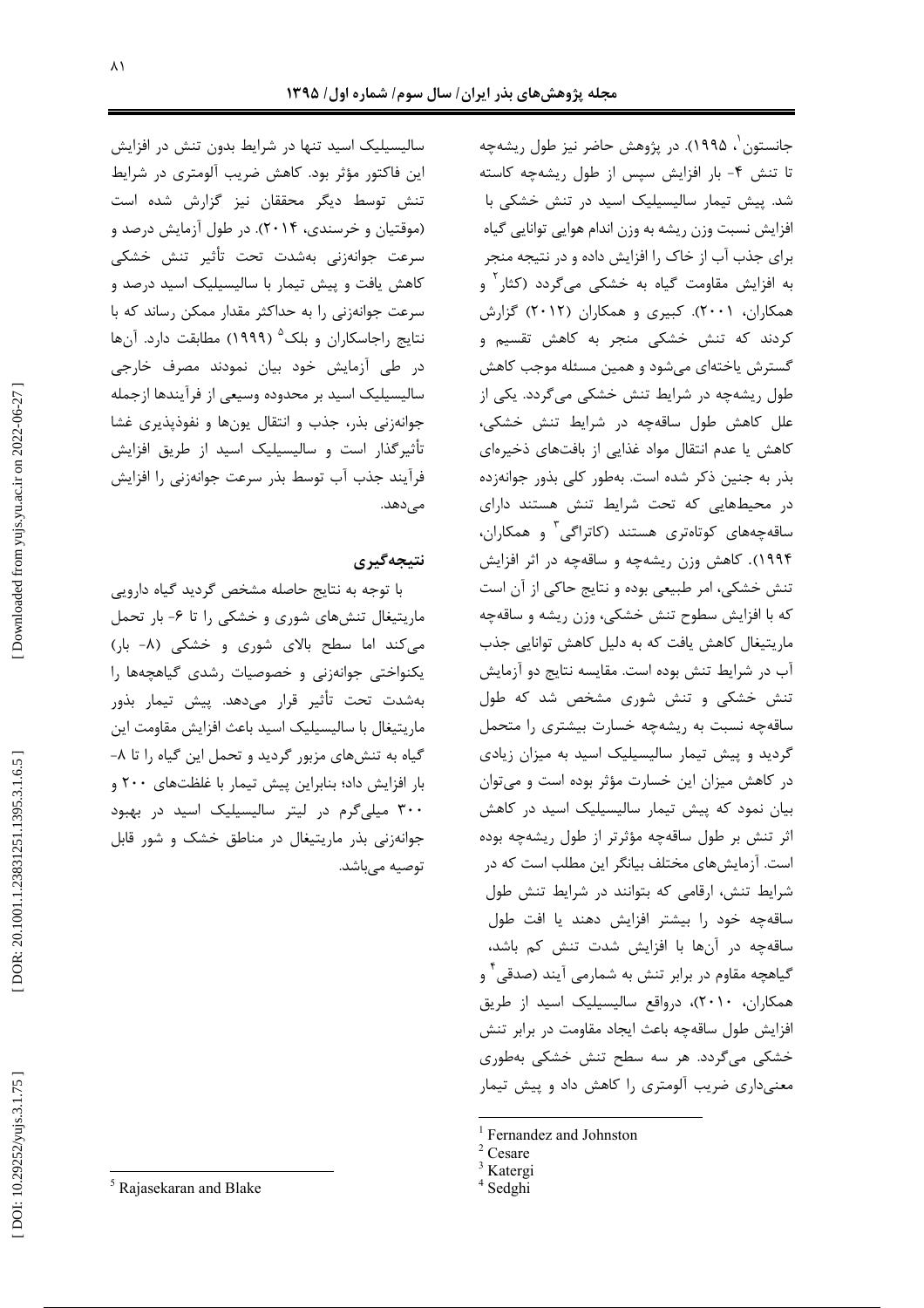منابع

شرفی، ٫. ۱۳۸۶. ارزیابی تأثیر سطوح شوری و خشکی بر برخی صفات گیاهچه ماریتیغال. چکیده مقالات سومین همایش گیاهان دارویی تهران، دانشگاه شاهد، آبان ماه، صفحه ۲۱۴.

Agrawal, R.L. 1991. Seed technology. Oxford and IBH Publishing Company, New Delhi. 492-498

- Ali, Q., Abdullah, P., and Ibrar, M. 1998. Effects of some environmental factors on germination and growth of Plantago ovata Forsk. Pakistan Journal of Forestry, 38: 143-155.
- Bezrukova, M., Sakhabutdinova, V., Fatkhutdinova, R., Kyldiarova, R.A., Shakirova, I., and Sakhabutdinova, F.A.R. 2001. The role of hormonal changes in protective action of salicylic acid on growth of wheat seedlings under water deficit. Agrochemiya, 2: 51–54.
- Bohnert, H.J., Nelson, D.E., and Jensen, R.G. 1995. Adaptation to environmental stresses. The Plant Cell, 7(7): 1099.
- Cesare, S., Mazzafera, G., and Buckeridge, P.S. 2001. Effect of drought period on the mobilization of non-structural carbohydrates, photosynthetic efficiency water status in an epiphytic orchid. Plant Physiology and Biochemistry, 39(11): 1009-1016.
- Chadha, K.L., and Gupta, R. 1995. Advances in horticulture: medicinal and aromatic plants-Volume 11. Malhotra Publishing House.
- Cutt, J.R., and Klessig, D.F. 1992. Salicylic acid in plants: A changing perspective. Pharmaceutical Technology, 16: 25–34.
- Deef, H.E. 2007. Influence of salicylic acid on stress tolerance during seed germination of Triticum aestivum and Hordeum vulgare. Advanced in Biological Research, 1(1-2): 40-48.
- El-Shraiy, A.M., and Hegazi, A.M. 2009. Effect of acetylsalicylic acid, indole-3-bytric acid and gibberellic acid on plant growth and yield of Pea (Pisum Sativum L.). Australian Journal of Basic Applied Sciences, 3(4): 3514-3523.
- Fariduddin, Q., Hayat, S., and Ahmad, A. 2003. Salicylic acid influences net photosynthetic rate, carboxylation efficiency, nitrate reductase activity and seed yield in Brassica juncea. Photosynthetica, 41(2): 281-284.
- Fernandez, G., and Johnston, M. 1995. Seed vigor testing in lentil, bean, and chickpea. Seed Science and Technology,  $23(3)$ : 617-627.
- Ghavami, N., and Ramin, A.A. 2007. Salinity and temperature effect on seed germination of milk thistle. Communications in Soil Science and Plant Analysis, 38: 2681-2691.
- Ghoulam, C.F., Ahmed, F., and Khalid, F. 2001. Effects of salt stress on growth, inorganic ions and proline accumulation in relation to osmotic adjustment in five sugar beet cultivars. Environmental and Experimental Botany, 47(1): 39-50.
- Kabiri, R., Farahbakhsh, H., and Nasibi, N. 2012. Effect of drought stress and its interaction with salicylic acid on black cumin (Nigella sativa) germination and seedling growth. World Applied Sciences Journal, 18(4): 520-527.
- Katergi, N., Van Hoorn, J.W., Hamdy, A., Karam F., and Mastrortilli, M. 1994. Effect of salinity on emergence and on water stress early seedling growth of sunflower and maize. Agriculture Water Management, 26(1-2): 81-91.
- Movaghatian, A., and Khorsandi, F. 2014. Germination of *Carum copticum* under salinity stress as affected by salicylic acid application. Annals of Biological Research, 5(2): 105-110.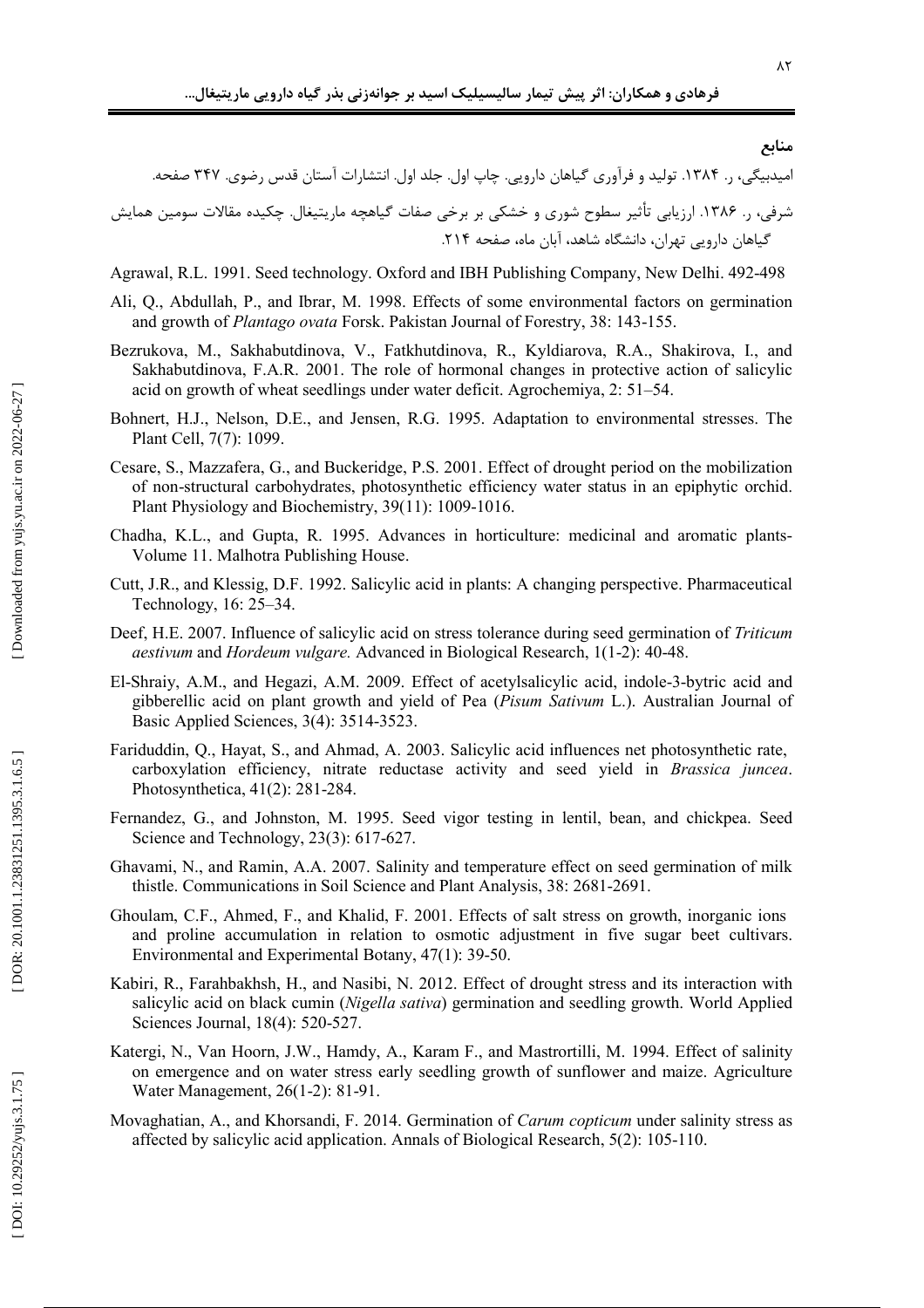- Rajasekaran, L.R., and Blake, T.J. 1999. New plant growth regulators protect photosynthesis and enhance growth under drought of jack pine seedlings. Journal of Plant Growth Regulation, 18(4): 175-181.
- Rajasekaran, L.R., Stiles, A., Surette, M.A., Sturz, A.V., Blake, T.J., Caldwell, C., and Nowak, J. 2002. Stand establishment technologies for processing carrots: Effects of various temperature regimes on germination and the role of salicylates in promoting germination at low temperatures. Canadian Journal of Plant Science, 82: 443-450.

Raskin, I. 1992. Role of salicylic acid in plants. Annual Review of Plant Biology, 43(1): 439–463.

- Rehman, S., Harris, P.J.C., Bourne, W.F., and Wikin, J. 1997. The effect of sodium chloride on germination and the potassium and calcium contents of Acacia seeds. Seed Science and Technology, 25(1): 45-57.
- Sedghi, M., Nemati, A., Amanpour-Balaneji, B., and Gholipouri, A. 2010. Influence of different priming materials on germination and seedling establishment of milk thistle (*Silybum*  marianum) under salinity stress. World Applied Sciences Journal, 11(5): 604-609.
- Senaranta, T., Touchell, D., Bumm, E., and Dixon, K. 2002. Acetylaslicylic (aspirin) and salicylic acid induce multiple stress tolerance in bean and tomato plants. Plant Growth Regulation, 30: 157-161.
- Shakirova, F.M., and Sahabutdinova, D.R. 2003. Changes in the hormonal status of wheat seedlings induced by salicylic acid and salinity. Plant Science, 164(3): 317-322.
- Siadat Jamian, S., Mehrani, S., Sadat Asilan, K., Taherkhanchi Tabrizi, A., and Goharian, A. 2014. The effects of salinity stress on seed germination and seedling growth of three medicinal plants. International Journal of Farming and Allied Sciences, 3(3): 299-303.
- Srivastava, M.K., and Dwivedi, U.N. 2000. Delayed ripening of banana fruit by salicylic acid. Plant Science, 158(1): 87–96.
- Tavili, A., Farajolahi, A., Pouzesh, H., and Bandak, E. 2010. Treatment induced germination improvement in medicinal species of *Foeniculum vulgare* Miller and *Cuscuta epithymum* (L.) *.* Modern Applied Science, 4(7): 163-169.